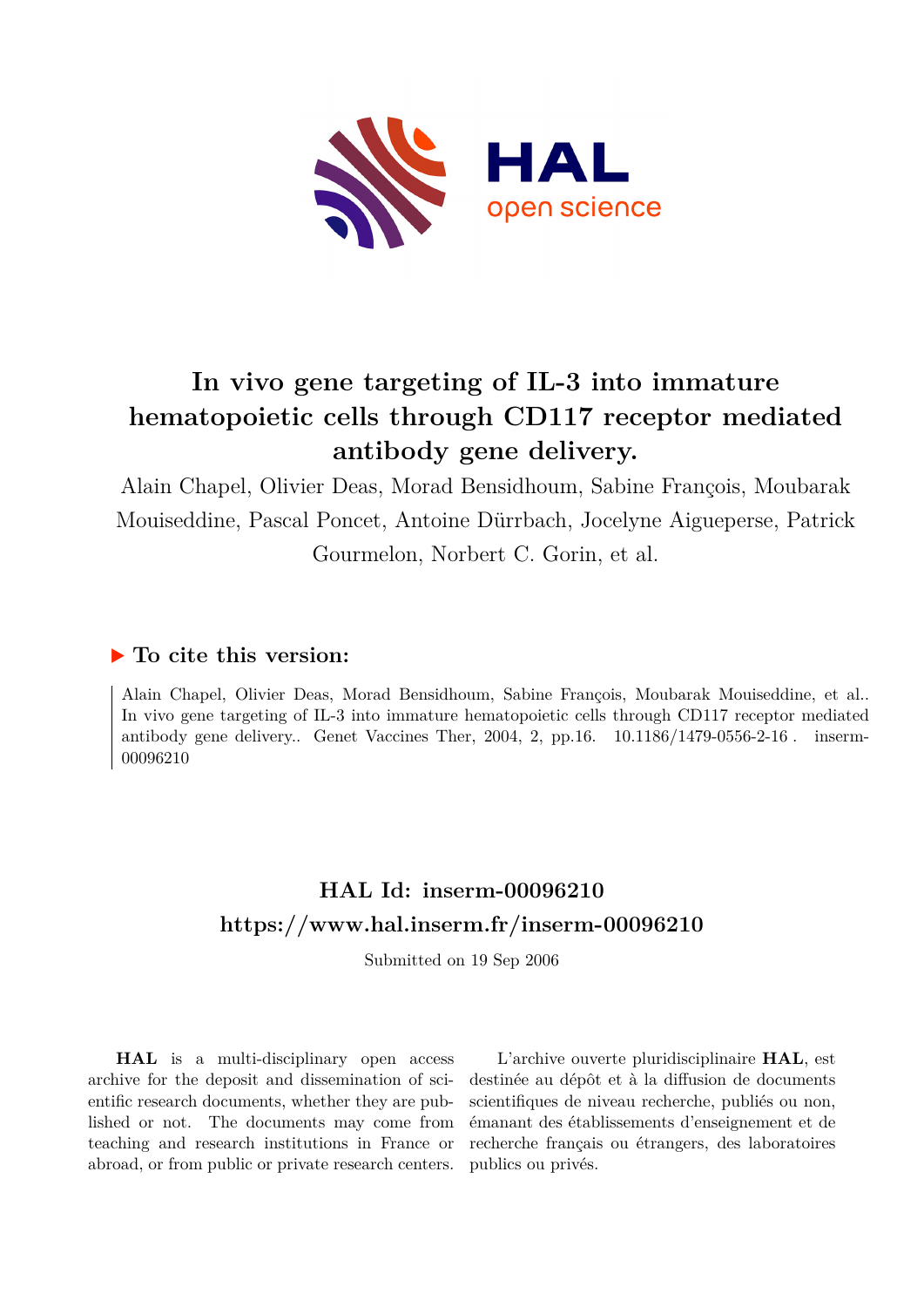# *In vivo* **gene targeting of IL-3 into immature hematopoietic cells through CD117 receptor mediated antibody gene delivery** Alain Chapel\*<sup>1,2</sup>, Olivier Deas<sup>3,4</sup>, Morad Bensidhoum<sup>2</sup>, Sabine François<sup>1,2</sup>,

Moubarak Mouiseddine<sup>1,2</sup>, Pascal Poncet<sup>4</sup>, Antoine Dürrbach<sup>3</sup>, Jocelyne Aigueperse<sup>1</sup>, Patrick Gourmelon<sup>1</sup>, Norbert C Gorin<sup>2</sup>, François Hirsch<sup>†3</sup> and Dominique Thierry<sup>†1,2</sup>

Address: <sup>1</sup>Institut de Radioprotection et de Sûreté Nucléaire, Département de Protection et de santé de l'Homme et de Dosimétrie, Section Autonome de Radiobiologie Appliquée à la Médecine, Fontenay aux roses, France, <sup>2</sup>Laboratoire de Thérapie Cellulaire et de Radioprotection Accidentelle, LTCRA, UPRES 1632, CHU Saint Antoine, Paris, France, <sup>3</sup>Inserm U542 and Paris XI University, Villejuif, France and <sup>4</sup>Institut Pasteur, Paris, France

Email: Alain Chapel\* - alain.chapel@irsn.fr; Olivier Deas - odeas@infobiogen.fr; Morad Bensidhoum - moradb@voila.fr; Sabine François - sabine.francois\_s@irsn.fr; Moubarak Mouiseddine - alain.chapel@irsn.fr; Pascal Poncet - pponcet@pasteur.fr; Antoine Dürrbach - antoine.durrbach@vjf.inserm.fr; Jocelyne Aigueperse - jocelyne.aigueperse@irsn.fr; Patrick Gourmelon - patrick.gourmelon@irsn.fr; Norbert C Gorin - norbert-claude.gorin@sat.ap-hop-paris.fr; François Hirsch - hirsch@infobiogen.fr; Dominique Thierry - dominique.thierry@irsn.fr

\* Corresponding author †Equal contributors

Published: 27 October 2004

*Genetic Vaccines and Therapy* 2004, **2**:16 doi:10.1186/1479-0556-2-16

[This article is available from: http://www.gvt-journal.com/content/2/1/16](http://www.gvt-journal.com/content/2/1/16)

© 2004 Chapel et al; licensee BioMed Central Ltd.

This is an Open Access article distributed under the terms of the Creative Commons Attribution License [\(http://creativecommons.org/licenses/by/2.0\)](http://creativecommons.org/licenses/by/2.0), which permits unrestricted use, distribution, and reproduction in any medium, provided the original work is properly cited.

#### **Abstract**

**Background:** Targeted gene transfection remains a crucial issue to permit the real development of genetic therapy. As such, *in vivo* targeted transfection of specific subsets of hematopoietic stem cells might help to sustain hematopoietic recovery from bone marrow aplasia by providing local production of growth factors.

**Methods:** Balb/C mice were injected intravenously, with an anti-mouse c-kit (CD117) monoclonal antibody chemically coupled to a human IL-3 gene-containing plasmid DNA. Mice were sacrificed for tissue analyses at various days after injection of the conjugates.

**Results:** By ELISA, the production of human IL-3 was evidenced in the sera of animals 5 days after treatment. Cytofluorometric analysis after *in vivo* transfection of a reporter gene eGFP demonstrated transfection of CD117+/Sca1+ hematopoietic immature cells. By PCR analysis of genomic DNA and RNA using primer specific pIL3 sequences, presence and expression of the human IL-3-transgene were detected in the bone marrow up to 10 days in transfected mice but not in control animals.

**Conclusions:** These data clearly indicate that antibody-mediated endocytosis gene transfer allows the expression of the IL-3 transgene into hematopoietic immature cells, *in vivo*. While availability of marketed recombinant growth factors is restricted, this targeting strategy should permit delivery of therapeutic genes to tissues of interest through systemic delivery. In particular, the ability to specifically target growth factor expression into repopulating hematopoietic stem cells may create new opportunities for the treatment of primary or radiation-induced marrow failures.

# Research **[Open Access](http://www.biomedcentral.com/info/about/charter/)**

Received: 07 June 2004 Accepted: 27 October 2004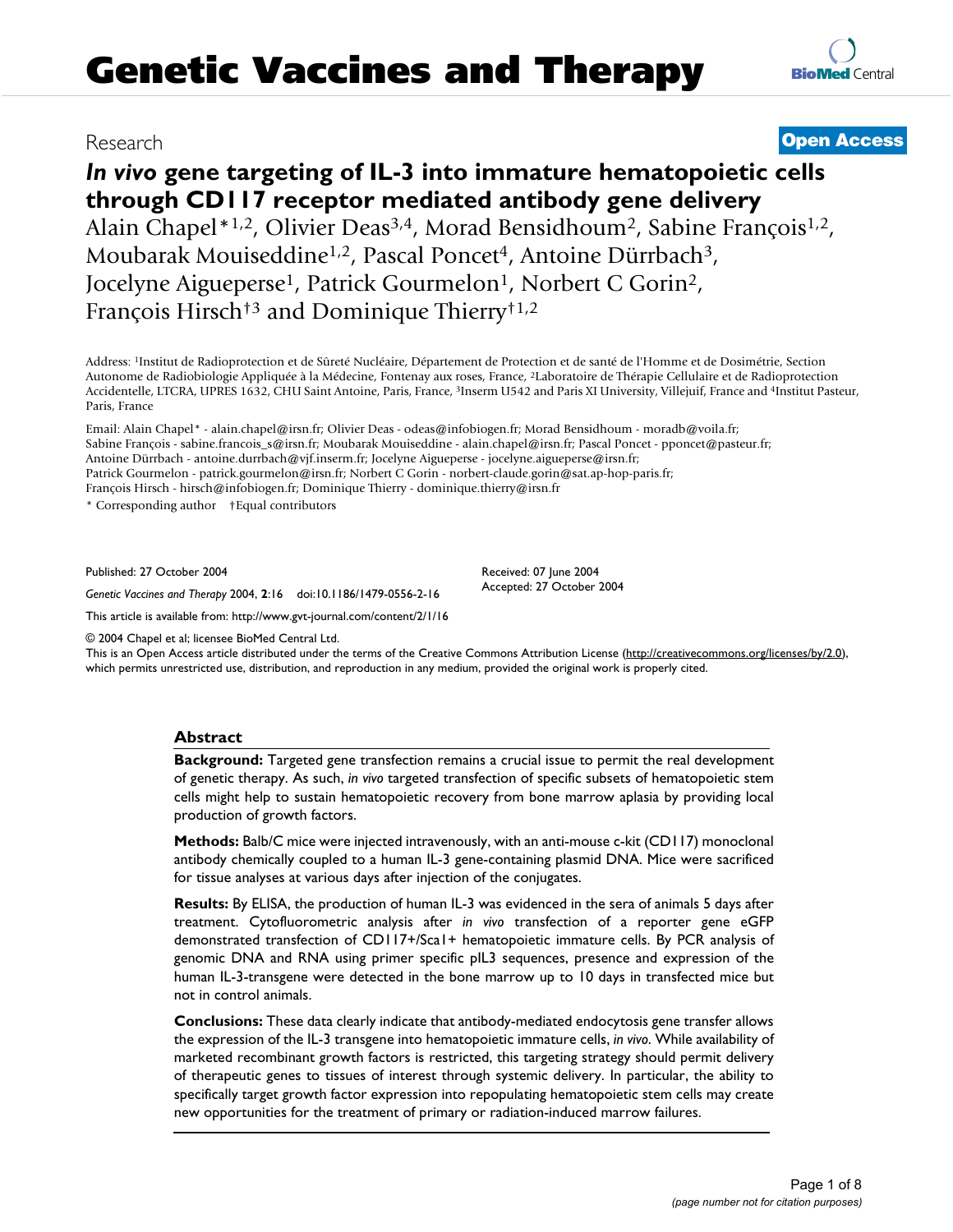### **Introduction**

*In vivo* gene targeting of highly specific cell subsets remains the main challenge for gene therapy of a broad range of conditions associated with acquired diseases, including infectious disorders, cancer and failure of the hematopoietic system [1,2]. *In vivo* gene transfection is more appealing than *in vitro* transfection of an aliquot of cells or tissue that would be then reinfused to the patients, because it potentially concerns the total population of targeted cells disseminated in the whole body; this is particularly relevant to patients with primary or secondary failures of the hematopoietic system, since, in most instances, residual foci of hematopoiesis exist that cannot be easily located and cannot be collected by a marrow harvest procedure. *In vivo* targeted transfection of specific subsets of hematopoietic stem cells (HSC) might help to sustain hematopoietic recovery from bone marrow aplasia by providing local production of growth factors.

Systemic gene delivery systems are needed for therapeutic applications in which the target cells are not directly accessible [3]. However, for several reasons including lack of cell specificity and safety, *in vivo* targeted gene transfer cannot use current viral vectors. Although cationic liposomes have been promising systems in transfecting cells in tissue culture, it has been recognised that their *in vitro* efficiency does not correlate with their ability to deliver DNA after *in vivo* administration [4-10].

Tissue-specific targeting can be achieved through ligand receptor interactions [11,12]. We have already described a technique of antibody-mediated targeted gene transfection termed antibody delivery system [11,12]: a ligand (capable of binding to the surface of the targeted cells) conjugated with plasmid DNA retains its ability to specifically interact with cognate receptors on the cell surface.

In previous studies, antibodies directed against internalised cell surface antigens such as the T lymphocyte-related CD3 molecule or the B lymphocyte-related surface IgD were chemically coupled to purified plasmid DNA encoding various reporter genes. This approach was validated both *in vitro* by the transfer of G418 resistance (neo<sup>r</sup>) into human T-cell lines [13] or human hematopoietic immature cells [14] and *in vivo* by the transfer of β-galactosidase activity into mouse splenocytes [13]. We have reported that this strategy can be applied to targeted gene delivery to human renal carcinoma cells [15]. More recently, *in vivo*, we have shown a specific tumor targeting after a single intravenous injection in mice bearing tumour expressing the renal carcinoma – related G250 tumor associated antigen [16].

We have previously reported that the method is suitable for the production of a functional growth factor in specifically CD117+ targeted cells, mediating an *in vitro* biological effect on hematopoiesis [14]. As our previous report evidenced interaction of the conjugate with hematopoietic cells *in vitro*, this study was focused on specific *in vivo* targeting of hematopoietic tissues.

In the present study, we used anti-CD117 (c-kit) mAb covalently coupled to human *IL-3*-encoding plasmid DNA. CD117 antigen is expressed on a CD34+ hematopoietic subpopulation and is readily internalised upon binding to its ligand [17]. Thus, targeted-gene transfer through CD117 may be achieved in this cell subset. We indeed demonstrated an *in vivo* targeting of hematopoietic immature cells via a systemic route, mediating an efficient *in vivo* transgene expression.

# **Methods**

# *Ab-DNA conjugation*

The human IL-3 coding sequence (R&D Systems, Minneapolis, Minnesota) was ligated to synthetic fragments containing the natural leader sequence of human IL-3 and was subcloned into pCEP4 vector (Invitrogen Corporation). Transgene expression was controlled by the cytomegalovirus (CMV) enhancer-promoter sequence. The Epstein-Barr Virus replication (oriP) and nuclear antigen (encoded by the EBNA-1 gene) were carried by this plasmid to permit extrachromosomal replication in human, primate and canine cells [18]. pCEP4 also carries the hygromycin B resistance gene for stable selection of transfected cells. The resulting vector was named pIL3.

IgG mAbs were chemically coupled to plasmid DNA as previously described [13]. Briefly, purified IgG (3 mg/ml) in borate buffer (pH 8.2) (100 mM boric acid, 25 mM sodium tetraborate, and 75 mM NaCl) were activated using 3 mg/ml (final concentration) of benzoquinone (Sigma-Aldrich, St Louis, Missouri, USA). After gel filtration through a G25 column (Roche Diagnostics, Mannheim Germany) activated IgG were then covalently linked to pIL3 24 hours, in 0.1 M carbonate buffer (pH 8.7), in a ratio of 100 µg of plasmid DNA for 10 µg of IgG antibody. IgG-plasmid conjugates were then purified by HPLC. Antibodies used was clone 2B8 a monoclonal rat anti mouse IgG reacting with the mouse p145 c-kit protein (CD117) (BD Biosciences Pharmingen Tullastrasse, Heidelberg, Germany). The negative control was the mouse G250 IgG1 mAb reacting with human renal cell carcinoma (kindly provided by Dr A. Gorter, The Netherlands) [19]. The quantities of conjugates were expressed as the quantities of plasmid initially used for reaction.

#### *In vivo transfection assessment*

We have previously shown that *in vitro* transfection of HSC may be observed in a dose-dependent effect for up to 100 µg of conjugate [14].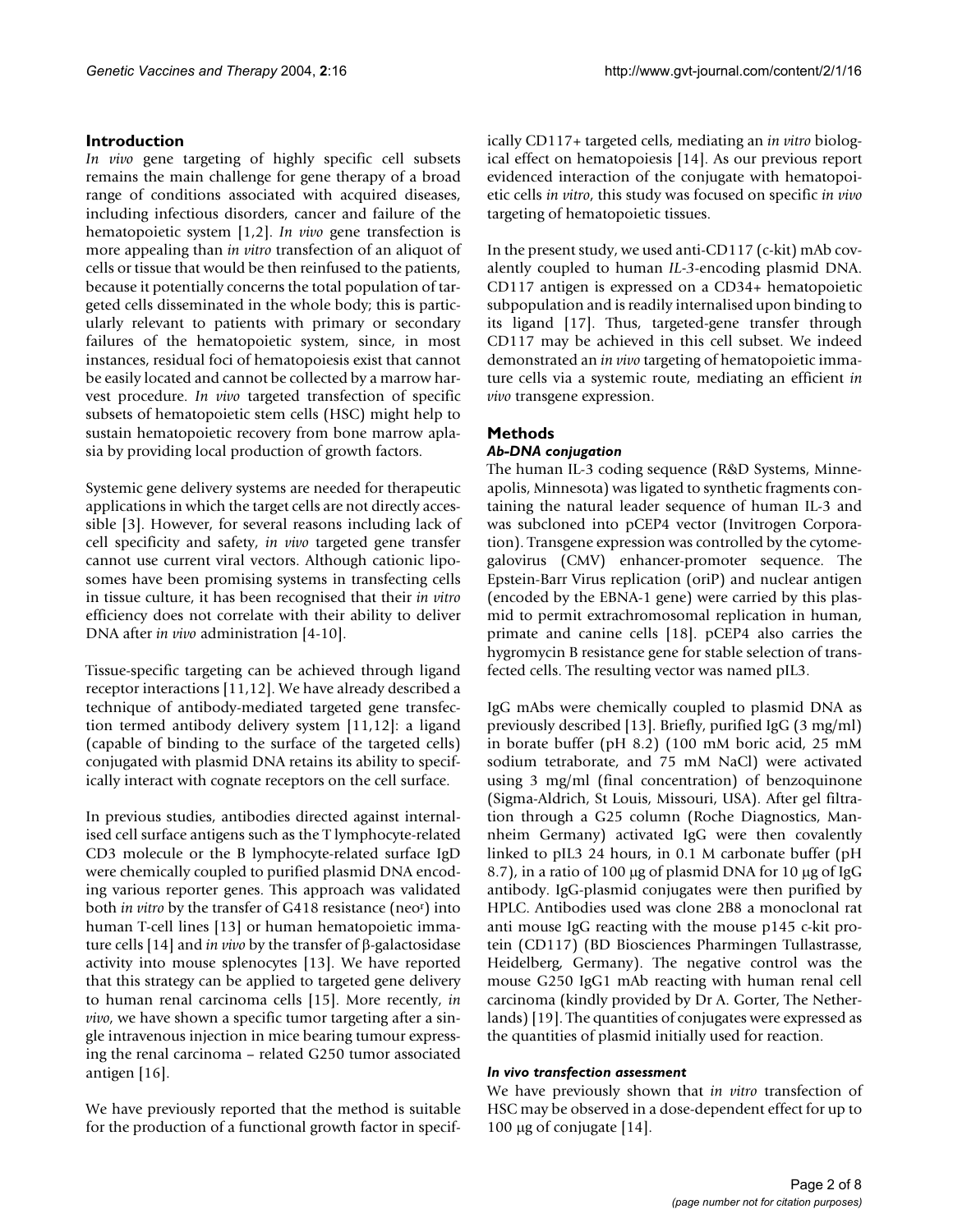BalbC mice (6 weeks) were intravenously injected with a dose of up to 400µg of monoclonal 2B8 (BD Biosciences Pharmingen) covalently coupled to the pIL3 plasmid (named conjugate) and as negative control the monoclonal 2B8 and plasmid DNA uncoupled (named unconjugate) or irrelevant human monoclonal antibody (G250) covalently coupled to the pIL3 plasmid (named control conjugate) or physiological serum (named control serum).

In a set of experiments, two intraperitoneal injections of chloroquine (32.5 mg/kg) were performed 2 hours and just a few minutes before intravenous injection of conjugates. The tolerance of chloroquine (used to prevent the degradation of the plasmid for transfection assays, 20) was in the range reported in mice for the study of malaria treatment [21]. Monoclonal antibody (mAb) 2B8 (BD Biosciences Pharmingen) was covalently coupled to 100 µg of the *enhanced green fluorescent protein* encoding plasmid pEGFP-1 provided from Clontech and was named eGFP conjugate.

Mice were intravenously injected twice (day 0 and day 2) and euthanasied 5, 7 or 10 days after the first injection of the conjugate, after proper anaesthesia.

Human IL-3 production in serum was assayed by High Sensitivity ELISA (R & D Systems). Controls were sera or cell culture supernatants of control mice (unconjugate, control conjugate, control serum).

After euthanasia, the presence of the transgene was investigated in blood, brain, lungs, liver, spleen, kidneys, adrenal glands and bone marrow. In order, to observe toxicity the weight of mice and their organs were measured (brain, lungs, liver, spleen, kidneys).

In mice injected with eGFP conjugate, a MACS magnetic cell separation systems (Miltenyi Biotec, Sunnyvale, CA) was used to enrich cells expressing CD117 and Sca1 from mononuclear bone marrow cells. Negative and positive cells were collected for experimental use. To achieve a purity greater than 50%, it was necessary to perform two sequential passes through magnetic columns. The overall recovery of CD117 was about 30% and enrichment 40 fold, as assessed by the fraction of CD117/Sca1 positive population before and after separation. Cells were analysed by flow cytometry to determine the purity of cell fractions. Then the presence of eGFP positive cells was investigated by flow cytometry into negative fraction (CD117/Sca1 negative populations) and positive cell fractions (CD117/Sca1 positive populations). All experiments were conducted according to French regulation for animal experimentation (Ministry of agriculture Act No.87848, 1987).

### *Long-term cultures*

Long-term cultures of bone marrow cells were performed, as previously described [22]. At one week, 50 µg/ml of hygromycin were added to the long-term culture, in order to select for stably transfected cells (plasmid conferred hygromycin resistance to stably transfected cells). After 1 week selection, these cells were cultured 2 weeks in longterm culture medium. Viable cells were numbered using trypan blue exclusion assay.

### *Clonogenic hematopoietic progenitor assay*

 $5 \times 10^5$  cells from bone marrow were assayed for clonogenic hematopoietic immature cells [23]. Briefly, cells were plated in triplicate in 35-mm dishes at a concentration of  $5 \times 10^5$  cells/ml in complete methylcellulose M3434 from Stem Cell Technologies (West Broadway, Vancouver, Canada). Cultures were incubated at 37°C in 5%  $CO<sub>2</sub>$  and removed at 14 days. Colonies were defined as containing more than 40 cells using an inverted microscope. Cells were then harvested and studied for *IL-3 gene* expression. Two weeks post-transfection, semi-solid colonies were removed from methylcellulose culture for PCR analysis of the presence of the pIL3 plasmid.

# *DNA and RNA analyses*

The simultaneous isolation of total cellular RNA and DNA from tissues or cells was performed using TriPure Isolation Reagent Kit (Roche Diagnostics) [24]. Total cellular RNA was incubated 30 min in the presence of RNAse-free DNAse (Invitrogen), heated at 90°C for 5 min and promptly cooled at 4°C. The RT-PCR was then carried out as previously described [25]. Briefly, total cellular RNA was first annealed with 1 mM of oligo-dT15 (Sigma-Aldrich) and then incubated at 42°C for 1 hour in the presence of 100 units of Moloney murine leukemia virus reverse transcriptase (Invitrogen) in a final volume of 20 µl. DNA or the reverse transcriptase reaction mixtures were then subjected to PCR amplification using sense primer (GTGGTTTGTCCAAACTCATC) and anti-sense primer (AGAGCTCGTTTAGTGAACCG) located on both sides of the IL-3 gene (into the multiple cloning site of pCEP4), which resulted in a PCR product specific of the gene inserted in the pCEP4. Nested PCR was performed using sense (CCAAACTCAATGTATCTTATCATGTCT) and anti-sense (TCAGATTCTAGAAGCTTGGGT) primers localized in the multiple site of clonage of pCEP4 plasmid. These pairs of primers allow for detection of a 542 bp fragment when electrophoresed on a 2% agarose gel and visualization with ethidium bromide. Specificity of PCR products was controlled using an internal <sup>33</sup>P-5'-end labeled oligo-probe specific of *human IL3 coding* sequence (ACGGCCGCACCCACGCGACA), in Southern blot analysis as previously described [26]. To detect a false positive due to plasmid contamination, we have tested RNA samples by direct amplification of RNA (without the reverse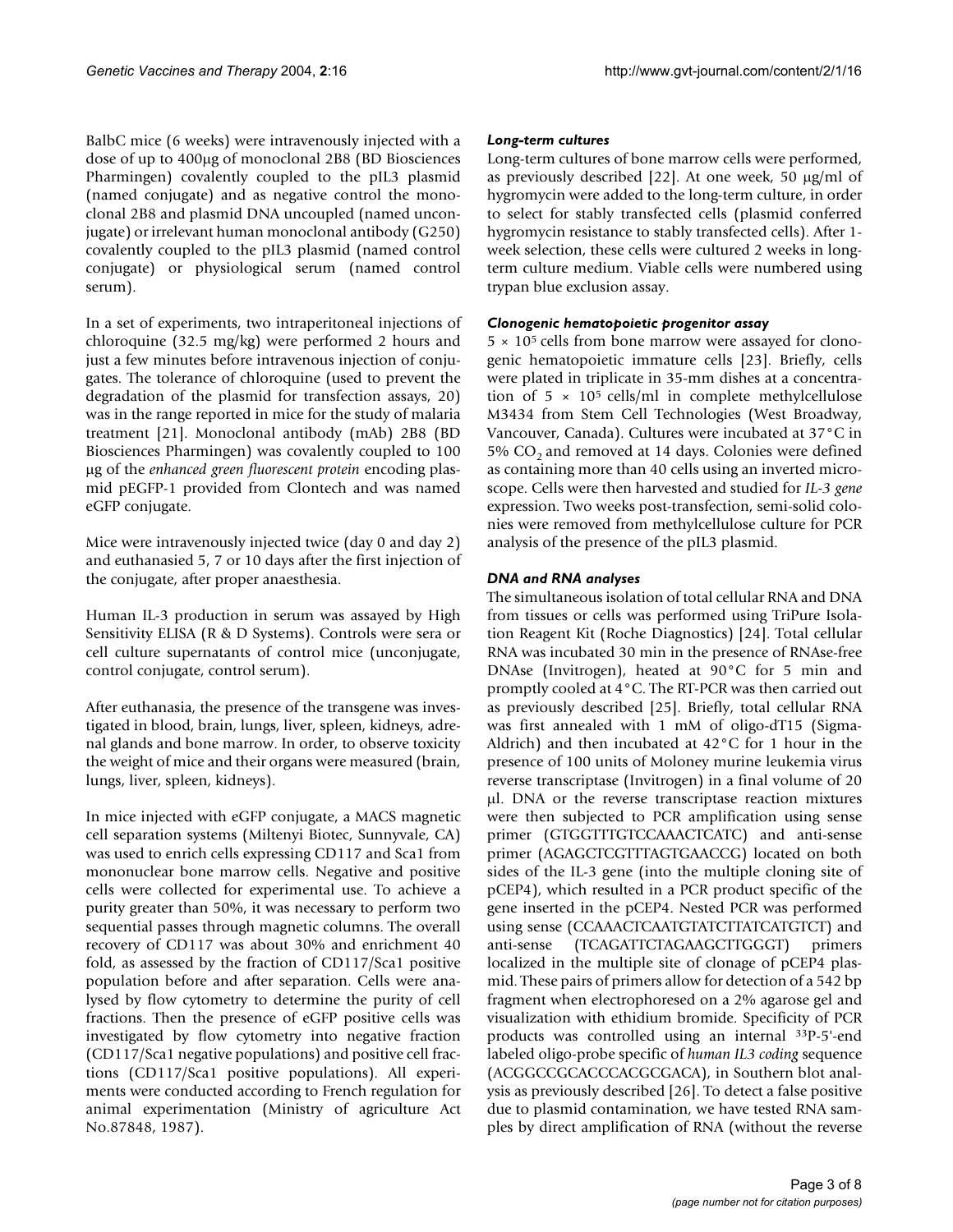| Treatment (IP injection) | Quantity of conjugate | pg/ml of human IL-3 in mice |    |           |    |
|--------------------------|-----------------------|-----------------------------|----|-----------|----|
| Chloroquine              |                       | unconjugate                 |    | conjugate |    |
|                          |                       | mean                        | sd | mean      | Sd |
|                          | $100\mug$             |                             | 0  | 0         |    |
|                          | $400\mug$             |                             | 0  | 0         |    |
| $2 \times 32.5$ mg/kg    | $100\mug$             |                             | 0  | 0         |    |
| $2 \times 32.5$ mg/kg    | $400 \mu g$           |                             | 0  | $50*$     |    |

**Table 1: Detection of circulating human IL-3 in mouse serum at day 5 post injection of pIL3 conjugate**

The presence of human IL-3 in serum was investigated by ELISA. The data are representative of three independent experiments and are the mean of triplicate determinations ± S.D. \* indicates statistically significant differences by Student's *t*-test analysis; p < 0.007 as compared to 400µg of unconjugate.

**Table 2: Detection of transfected cells in bone marrow mononucleated cells at 5 day postinjection of eGFP conjugate**

| plasmid              |               |             | eGFP              |           |
|----------------------|---------------|-------------|-------------------|-----------|
| Cell population      | Control serum | Unconjugate | Control conjugate | Conjugate |
| <b>MNC</b>           |               |             |                   |           |
| CDI17-               | υ             |             |                   |           |
| $CD$   17- $/$ Scal- |               |             |                   |           |
| $CD117 +  Scal -$    |               |             |                   | 4.7%      |
| $CD117+ Scal+$       |               |             |                   | 2.8%      |

The presence of transfected cells (eGFP positives) in bone marrow was investigated 5 days postinjection among mononucleated cells (MNC): CD117 negative cell population (CD117-), CD117/Sca1 negative cell population (CD117-/Sca1-), CD117 positive/Sca1 negative (CD117+/Sca1-) and CD117/Sca1 positive cell population (CD117+/Sca1+). In all cases no transfected cells were observed in the controls.

transcription step). Indeed in the absence of plasmid, Taq pol will be unable to amplified RNA whereas a PCR product would be observed if the RNA sample was contaminated with plasmid DNA. No DNA plasmid contamination was observed for all the assayed RNA samples. As internal control a 590 bp region of the endogenous mouse RAP-SYN gene was also amplified using a second set of unique 30 bp primers (sense: AGGACT-GGGTGGCTTCCAACTCCCAGACAC, anti-sense: AGCT-TCTCATTGCTGCGCGCCAGGTTCAGG), which allows the detection of a 590 bp fragment [27].

#### **Results**

#### *Assessment of transgene product secretion*

Balb/C mice were intravenously injected twice (day 0 and day 3), with the anti-mouse CD117 (c-kit) 2B8 mAb conjugated to pIL3 expression vector. Control animals received unconjugated pIL3 expression vector and 2B8 mAb (named control unconjugate) or irrelevant G250 mouse mAb covalently coupled to the pIL3 plasmid (named control conjugate) or physiological serum (named control serum). To increase the transgene processing into cells, mice were injected with the conjugate up to a dose of 400µg in the presence or not of chloroquine known to diminish endosomal DNA degradation [20]. Mice were euthanasied 5, 7 or 10 days after the first injection of the conjugate. The presence of human IL-3 in serum was measured by a human IL3 specific ELISA, from 5 to 10 days. Using 400µg of conjugate in the presence of chloroquine, we detected human IL-3 in the serum of mice at 50 pg/ml at day 5 (table 1). No human IL-3 was observed in the serum of mice sacrificed at days 7 and 10 nor in mice injected with lower dose of conjugate, with control unconjugate or control conjugate (data not shown).

#### *Assessment of transfection cell specificity*

Gene targeting was then evaluated by injecting mice with eGFP conjugated or unconjugated to either 2B8 mAb or to G250 control mAb. At day 5, the presence of transfected cells into bone marrow mononucleated cells was analysed into the purified CD117- and CD117+ subpopulations, by flow cytometry using anti-CD117 and anti-Sca1 Abs. As shown in Table 2, 4.7% cells from the CD117+/Sca1 and 2.8% cells from the CD117+/Sca1+ subpopulations collected from mice injected with the eGFP-2B8 conjugate were positive. All controls were negative.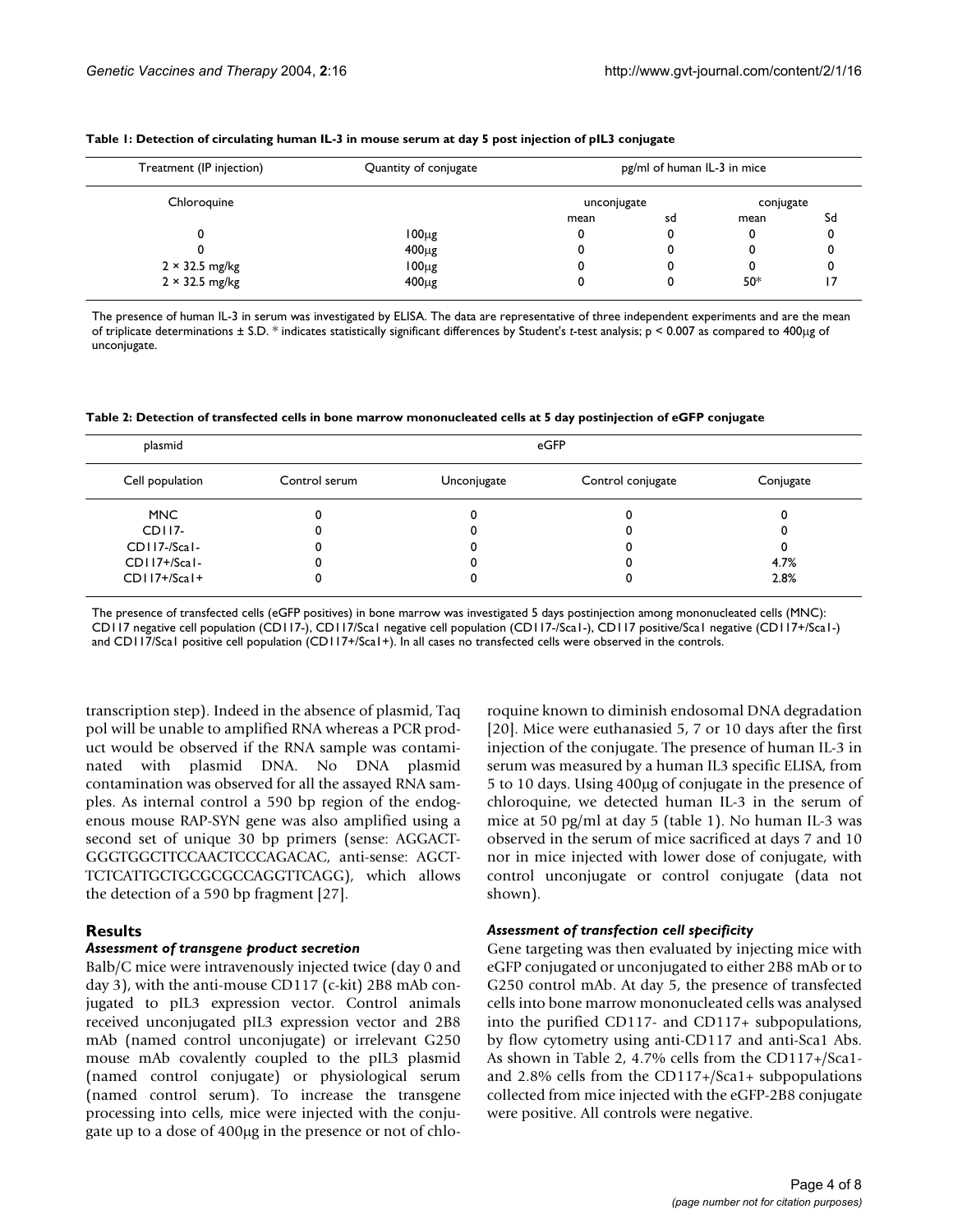

# Nested PCR detection of pIL3 plasmid in bone marrow **Figure 1** 5, 7, and 10 days after injection of the conjugate

Nested PCR detection of pIL3 plasmid in bone marrow 5, 7, and 10 days after injection of the conjugate. Mice were intravenously injected twice with 100µg of anti-CD117-pIL3 conjugate (at day 0 and at day 2). Control groups corresponded to bone marrow of mice treated with unconjugated pIL3 and anti-CD117 Abs or control conjugate (G250-pIL3). IL3 DNA and RNA were detected in the bone marrow of animals receiving the pIL3-anti CD117 conjugate up to day 10. The data are representative of three independent experiments.



### Nested PCR detection of pIL3 plasmid in **Figure 2** mononuclear peripheral blood cells 5, 7, and 10 days after injection of the conjugate

Nested PCR detection of pIL3 plasmid in mononuclear peripheral blood cells 5, 7, and 10 days after injection of the conjugate. Mice were intravenously injected twice with 100µg of anti-CD117-pIL3 conjugate (at day 0 and at day 2). Control group corresponded to mononuclear peripheral blood cells or serum of mice treated with unconjugated pIL3 and anti-CD117 Abs. pIL3 DNA was only detected in peripheral blood of control animals until day 5 after the first injection. The data are representative of three independent experiments.

### *Assessment of transfection tissue specificity*

To assess the tissue specificity of the targeting, presence of pIL3 plasmid was investigated in bone marrow, blood cells, liver, spleen, lungs, kidneys, adrenal glands, and brain. PCR analysis of genomic DNA and RNA isolated from bone marrow and blood (or serum) was performed using primer specific pIL3 sequences. Specificity of the PCR and RT-PCR products was assessed by a Southern blot hybridised with a specific radiolabelled human IL3 probe. The expected 542 bp band of the PCR product corresponding to the IL3-transgene presence (both DNA and RNA) were was specifically detected in the bone marrow of transfected mice up to 7 days for RNA and 10 days for DNA, post transfection (figure 1). Nested PCR also was positive for the IL3 transgene DNA in the spleen of transfected animals up to day 7 (not shown). In control animals (control serum, unconjugate, control conjugate), pIL3 DNA but no RNA was detected in peripheral blood but not in serum until day 5 after the first injection and then disappeared (figure 2); there was no detection of DNA or RNA in bone marrow (figure 1). Aside from this, all other tissues were negative when assayed by nested PCR on day 5, 7, 10 in transfected animals. IL3 transgene DNA was only found in the kidney of control animals receiving an unconjugated mixture of Ab and DNA or the control conjugate, on day 5 only (not shown).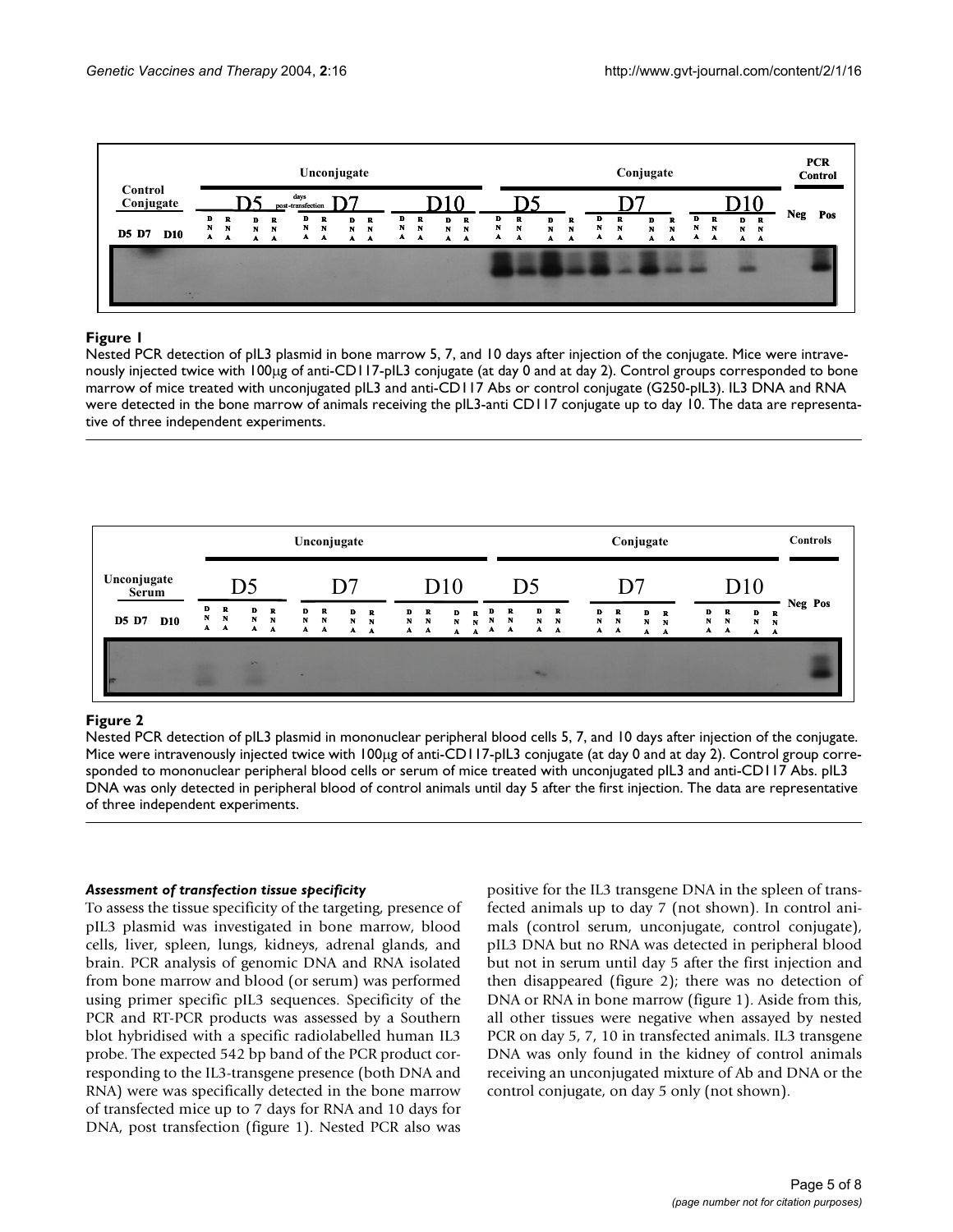| Days |      | Unconjugate<br>Control serum |      | Control conjugate |      | Conjugate       |      |    |
|------|------|------------------------------|------|-------------------|------|-----------------|------|----|
|      | mean | sd                           | mean | sd                | mean | sd              | mean | sd |
|      | 191  | 10                           | 183  | 8                 | 192  | 10              | 185  | 25 |
|      | 157  | 55                           | 152  | 50                | 192  | $\overline{12}$ | 197  | 6  |
| 10   | 187  | 23                           | 173  | н                 | 182  | 22              | 187  | 26 |

<span id="page-6-0"></span>**Table 3: Frequencies of colonies in bone marrow following transfection anti-CD117-pIL3 conjugate**

Number of colonies was measured 5, 7 and 10 days following *in vivo* transfection with 100µg of anti-CD117-pIL3 conjugate. Control groups corresponded to mice injected with unconjugated pIL3 and anti-CD117 mAb or with the control conjugate (G250-pIL3). 5 × 105 cells from bone marrow were cultured in complete methylcellulose. Colony (aggregates of more than 40 cells) numbers were evaluated under inverted light microscope. The data are representative of three independent experiments and are the mean of triplicate determinations ± S.D.

The measurement of the weight of the mice and their organs (liver, kidneys spleen, brain, adrenal glands, lungs), did not reveal any change, suggesting the lack of toxicity detected in mice receiving the conjugate (data not shown). Furthermore, since no IL3 transgene was evidenced in these organs, further investigation of potential toxicity of conjugate might not be relevant.

Finally, clonogenic assay hematopoietic immature cells were performed on cells removed from sacrificed animals. As shown in Table [3](#page-6-0), their was no differences in mice receiving the conjugate, control unconjugate, control conjugate and mice receiving physiological control serum. These data clearly demonstrated that our approach did not alter the hematopoiesis.

#### *Lack of transgene integration*

Long-term cultures of bone marrow cells from mice receiving the conjugate or the controls were performed. After 1 week of selection in hygromycin-containing medium (plasmid conferred hygromycin resistance), cells were cultured for another 2 weeks and then viable cells were quantified using trypan blue exclusion assay. As illustrated on Figure [3,](#page-7-0) upon hygromycin selection, no viable cell was found in mice transfected with anti-CD117-pIL3 conjugate, suggesting that there was no integration of pIL3 into host DNA.

#### **Discussion**

Although much progress has been accomplished in the field of gene therapy over the last years, there is still a need to develop more effective vectors and new strategies [28]. Using a non-viral gene delivery system, targeting primary hematopoietic stem/progenitor cells in *vitro* can be especially useful for studying the biological effects of various growth factors [29]. Our conjugate linking an anti-CD117 mAb to a pIL3 plasmid should be a good candidate to target specifically hematopoietic stem cells. We have previously reported that the method is suitable for the production of a functional growth factor in specifically CD117+ targeted cells, mediating an *in vitro* biological effect on hematopoiesis [14]. Since our previous report evidenced interaction of the conjugate with hematopoietic cells *in vitro*, the present study focus on specific targeting of hematopoietic tissues, *in vivo*.

We first demonstrated the efficacy of our approach since the transgene and its product (RNA and circulating human IL3) were found in mice injected with anti-CD117/pIL3 conjugate. It is of note that although human IL3 was only detected in plasma of chloroquine-treated mice injected with high quantity of conjugate (400µg); human IL3 encoding RNA were evidenced in treated mice injected with lower quantity of conjugate (100µg). These results were in accordance with the design of these experiments aiming at observing even a transitory and local effect (within the bone marrow).

PCR analyses of tissues evidenced the specific targeting of the hematopoietic system since brain, liver and lungs were negative. Only the spleen of mice transfected with the conjugate and kidneys of control animals (transfected with unconjugate mixture of Ab and DNA or with the control conjugate) displayed a positive PCR signal. Observed shortly after the last plasmid injection in blood, the presence of plasmid might be due to the intravenous administration route used and in kidney, to a progressive elimination of the plasmid in this organ of refinement. These results correspond to kinetic of plasmid availability when not using the specific vector (conjugate) to carry plasmid into progenitor cells. In the latter case, CD117+ cells were specifically transfected, and among them, Sca1+ cells were positive, suggesting a targeting of hematopietic progenitor cells via the systemic route.

Several parameters contribute to the efficiency and specificity of our system such as the internalisation of the antigen targeted, the choice of the transgene used, the tis-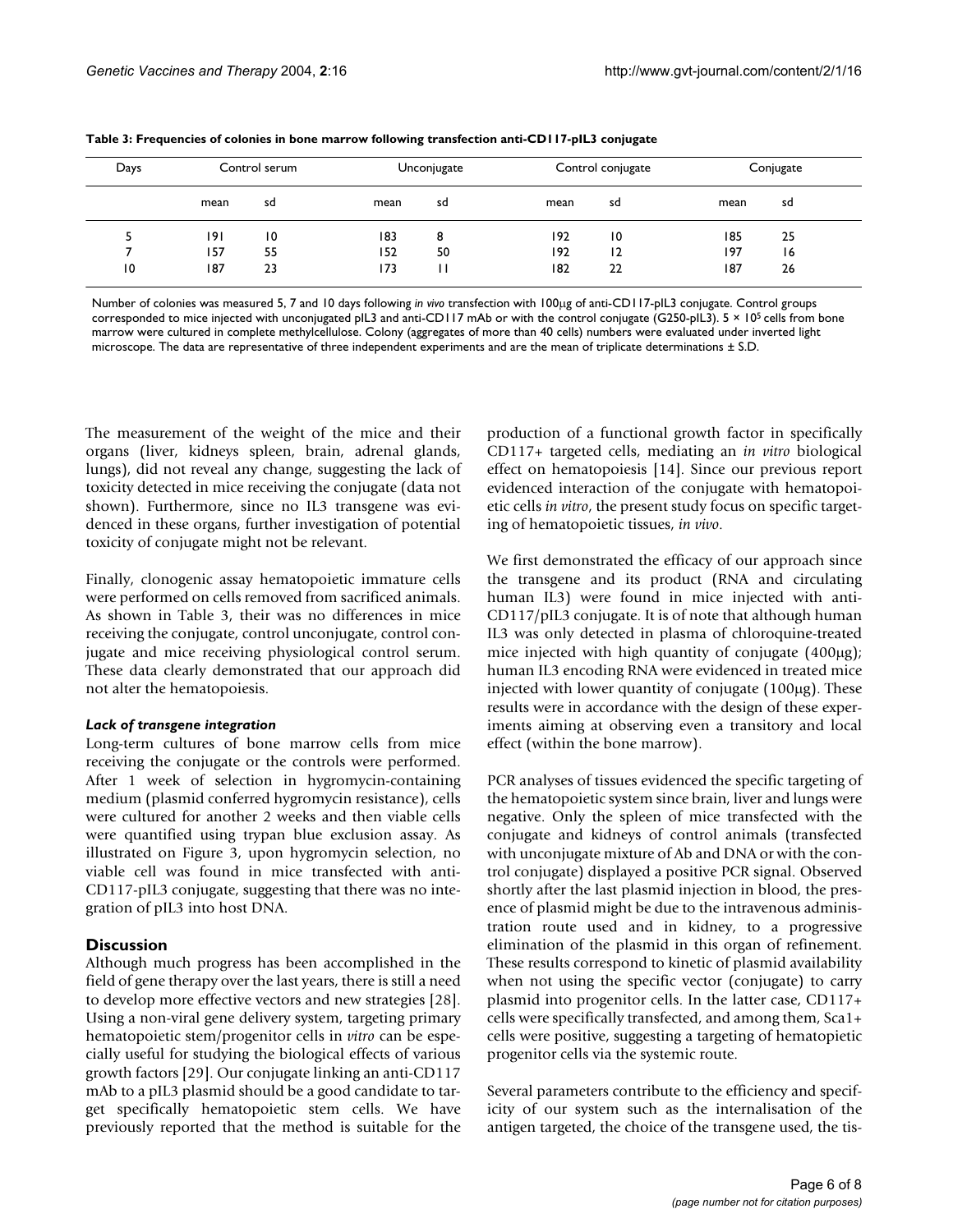<span id="page-7-0"></span>

#### Figure 3

Morphology of survival long-term bone marrow cells. (a) Long-term bone marrow cells were cultured 7 days. (b) After a 1week culture, 50μg/ml of hygromycin was added in order to select for stably transfected cells. After 1 week of selection, these cells were cultured 2 weeks in long-term culture medium. Cells observed in controls or in long-term culture in mice injected with the conjugate were viable (original magnification ×400).

sues targeted, the conformation of the conjugate. Bone marrow was a good candidate for gene targeting as it is a highly proliferative tissue, as opposed to tissues which possess terminally differentiated cells such as hepatocytes or adipocytes, which are more resistant to transfection [30].

Factors affecting the bioavailabilty of the administered conjugates strongly determine their *in vivo* performance. These include avid interaction with serum components, resulting in colloidal instability, including both aggregation and dissociation of the conjugates and rapid elimination from blood circulation [31,32]. Therefore, the gene delivery carrier should function as a protector of DNA during *in vivo* administration. Protamine has been shown to cause condensation of DNA, which promotes cellular entry [33,34]. Our complex of plasmid and antibody may have been sufficiently compacted to resist nuclease degradation and non-specific interaction with plasma proteins. Furthermore the reduced dimensions of the conjugate may have been sufficient to allow its diffusibility through the extracellular space to reach bone marrow cells.

#### **Conclusions**

Our *gene delivery system* is specific and leads to transient gene delivery and expression. It may prove useful and safe for numerous clinical applications of gene transfer in hemato-oncology and radiopathology, whereby a stable genetic modification is not required, in contrast to the gene therapy approaches for genetic diseases. For example, it may be of interest to facilitate the long-term reconstitution of hematopoiesis through transient gene delivery into progenitor cells of patients after therapeutic and /or accidental exposure to chemo/radiotherapy. Whether our approach could be used to potentate hematopoietic reconstitution following irradiation remains to be studied.

### **List of Non-Standard Abbreviations Used**

HSC Hematopoietic Stem Cells

#### **Competing Interests**

The author(s) declare that they have no competing interests.